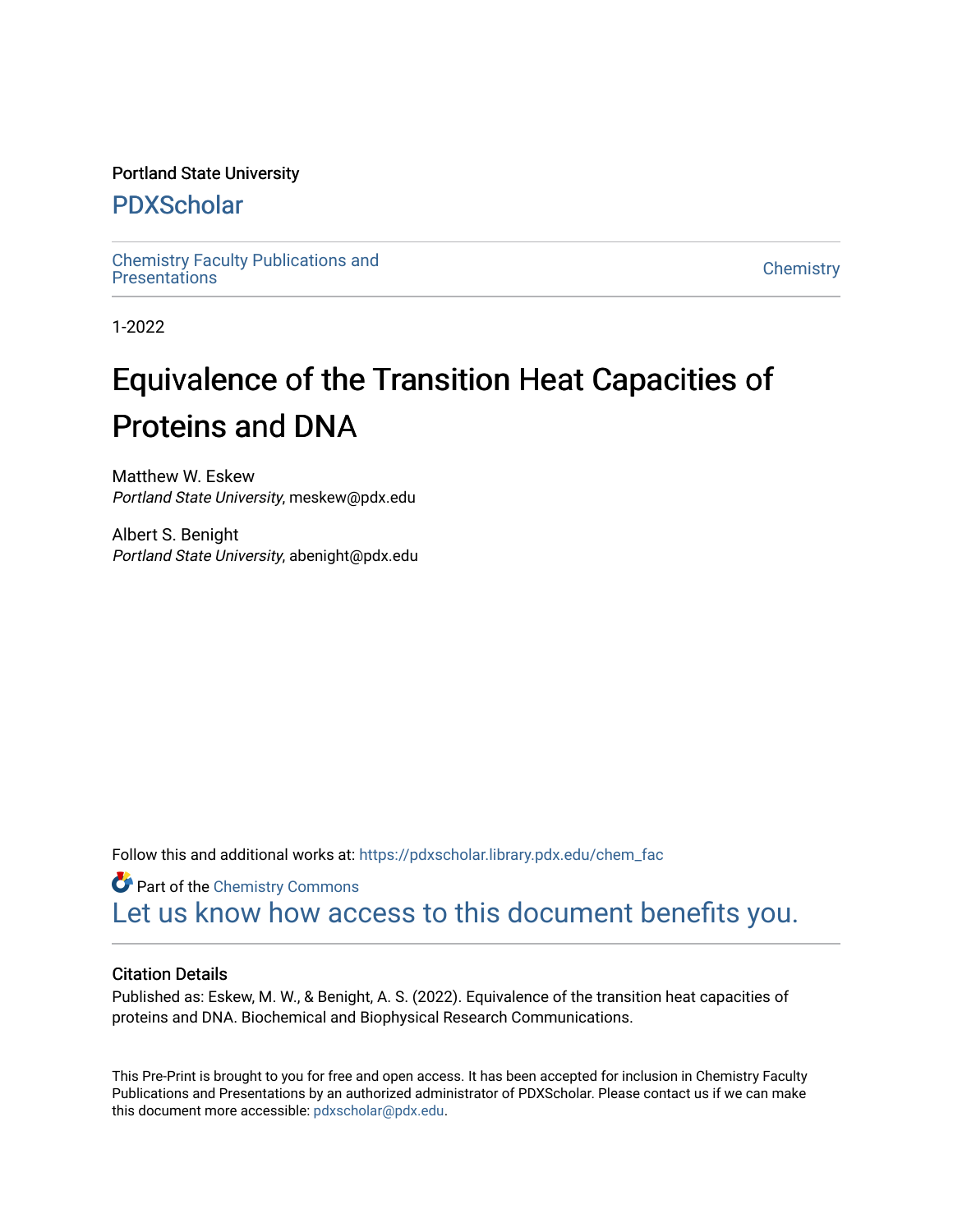# Equivalence of the Transition Heat Capacities of Proteins and DNA

**Authors:** Matthew W. Eskew<sup>1,2\*</sup> and Albert S. Benight<sup>1,2,3</sup>

## **Affiliations:**

- <sup>1</sup>ThermoCap Laboratories Inc, Portland, Oregon
- <sup>2</sup>Department of Chemistry, Portland State University, Portland, Oregon
- <sup>3</sup>Department of Physics, Portland State University, Portland, Oregon
- \* Corresponding Author meskew@thermocaplabs.com

# **ABSTRACT**

It has been reported for many globular proteins that the native heat capacity at 25°C, *per* gram, is the same. This has been interpreted to indicate that heat capacity is a fundamental property of native proteins that provides important information on molecular structure and stability. Heat capacities for both proteins and DNA has been suggested to be related to universal effects of hydration/solvation on native structures. Here we report on results from thermal denaturation analysis of two well-known proteins, human serum albumin and lysozyme, and a short DNA hairpin. The transition heat capacities at the  $T_m$  for the three molecules were quantitatively evaluated by differential scanning calorimetry. When normalized *per gram* rather than *per mol* the transition heat capacities were found to be precisely equivalent. This observation for the transition heat capacities of the proteins is consistent with previous reports. However, an identical transition heat capacity for DNA has not been reported and was unexpected. Further analysis of the collected data suggested a mass dependence of hydration effects on thermal denaturation that is preserved at the individual protein amino acid and DNA base levels. Equivalence of transition heat capacities suggests the possibility of a universal role of hydration effects on the thermal stability of both proteins and DNA.

## **Introduction**

For most globular proteins, it is well established that the native heat capacity at 25°C, p*er gram*, is universally the same <sup>1-4</sup>. In this study, transition heat capacities *per gram* (heat capacity at the transition temperature, Tm)*,* were evaluated for two proteins and a DNA hairpin, and found to be equivalent. To our knowledge this equivalence for DNA and proteins has not been previously reported and implies a common linkage, in a thermodynamic sense, between their global structural stabilities.

In a conventional differential scanning calorimetry (DSC) experiment, the excess heat capacity  $C_p$ is measured as a function of increasing temperature. Plots of  $C<sub>p</sub>$  versus T are called DSC thermograms <sup>5</sup>. On thermograms of proteins and DNA,  $\Delta C_p$  is the difference in heat capacity between the native (low temperature) and denatured (high temperature) states <sup>6-8</sup>.  $\Delta C_p$  indicates the relatively higher heat capacity of an unfolded molecule compared to its native state  $^{6-8}$ .  $\Delta C_{p}$ ,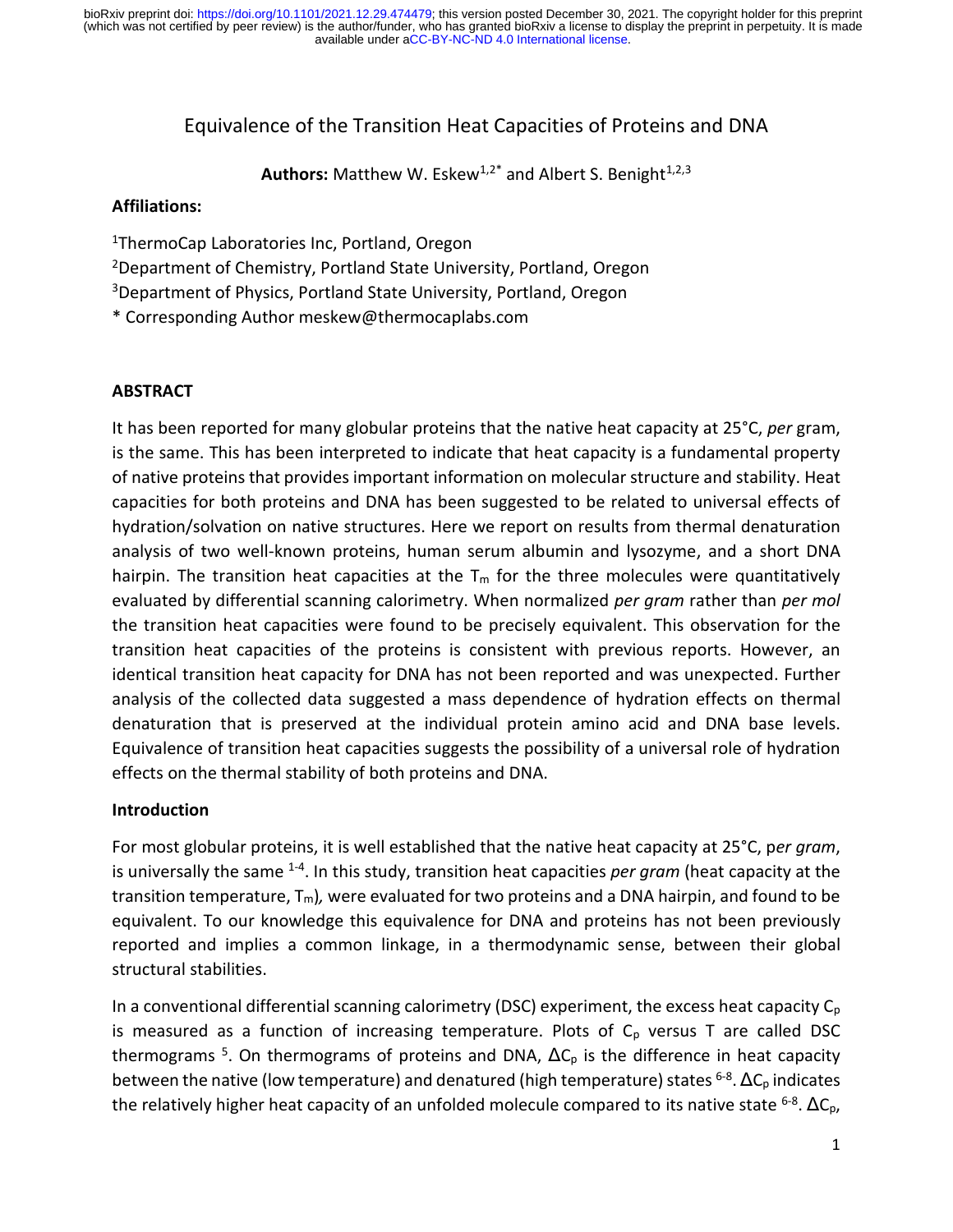*per mole,* has been found to be greater for proteins than DNA and attributed to differences in solvent exposed surface areas of denatured versus native states <sup>7-10</sup>. Also obtained from DSC measurements is the absolute heat capacity corresponding to the maximum peak height on the thermogram at  $T_m$ . The transition enthalpy and entropy are derived from integration of the thermogram. Differences in absolute heat capacities among globular proteins are due to differences in their partial specific volumes (psv)<sup>4</sup>. The transition heat capacity is derived from the absolute heat capacity at  $T_m$  corrected for differences in psv for different proteins.

The major contribution to the absolute heat capacity for both proteins and DNA comes from water <sup>10-16</sup>. Water molecules are essential for maintenance of native and active protein and DNA structures <sup>10-16</sup>. In the process of denaturation of protein and DNA molecules, multiple interactions between water and the native and denatured states contribute significantly to the melting enthalpies and entropies <sup>7, 17</sup>. Enthalpic and entropic contributions from interactions of water molecules with both polar and apolar amino acid residues in proteins have been extensively investigated  $10$ ,  $13$ . Likewise, water interactions with the polar surface and hydrophobic core of duplex DNA have also been studied <sup>6, 9, 14, 18</sup>. Disruption of native protein and DNA structures by thermal melting exposes both hydrophobic and hydrophilic regions; with disruption of the hydration shell of ordered water that accompanies melting of the overall structure <sup>12, 17, 19</sup>. These hydration effects are thought to comprise the primary source of enthalpic changes in both proteins and DNA that accompany denaturation  $6, 7, 12-15, 17, 19$ . Since calorimetric enthalpy is derived directly from excess calorimetric heat capacity, it stands to reason that hydration effects also represent the primary source of the absolute heat capacity.

If hydration effects are primarily responsible for the maximum calorimetric peak height, why are these values universal for proteins of vastly different sizes and structures? Our operating assumption is that, once normalized by mass, there are comparable amounts of solvent accessible area that are susceptible to the same hydration effects. Presumably, solvent accessible surface area scales linearly with mass.<sup>13</sup> Then, for a sample containing a given mass of large macromolecules (proteins or DNA) there are relatively fewer individual molecules. In contrast, for samples containing a given mass of smaller macromolecules there will be relatively more individual molecules. Thus, at the same sample mass, the greater mass of large molecules is balanced by fewer molecules, while smaller molecules will have more molecules in the sample. For either case, this balance reveals, for a given mass, essentially equivalent solvent accessible areas available for solvation, regardless of molecular size.

A consequence of equivalent hydration effects *per mass*is the existence of a common "universal" value (heat capacity) for the melting of globular proteins  $1, 2$ . However, this heat capacity value is only "universal" when normalized *per gram,* not *per mol*<sup>1, 2</sup>. When normalized by mass, native heat capacities for individual proteins are essentially the same  $1, 2$ . As shown below, equivalence of the heat capacities *per mass* for Proteins and DNA is consistently maintained at the level of individual amino acids and base subunits. Consistent with the proposition that contributions of hydration effects to the absolute heat capacity are essentially equivalent for protein and DNA.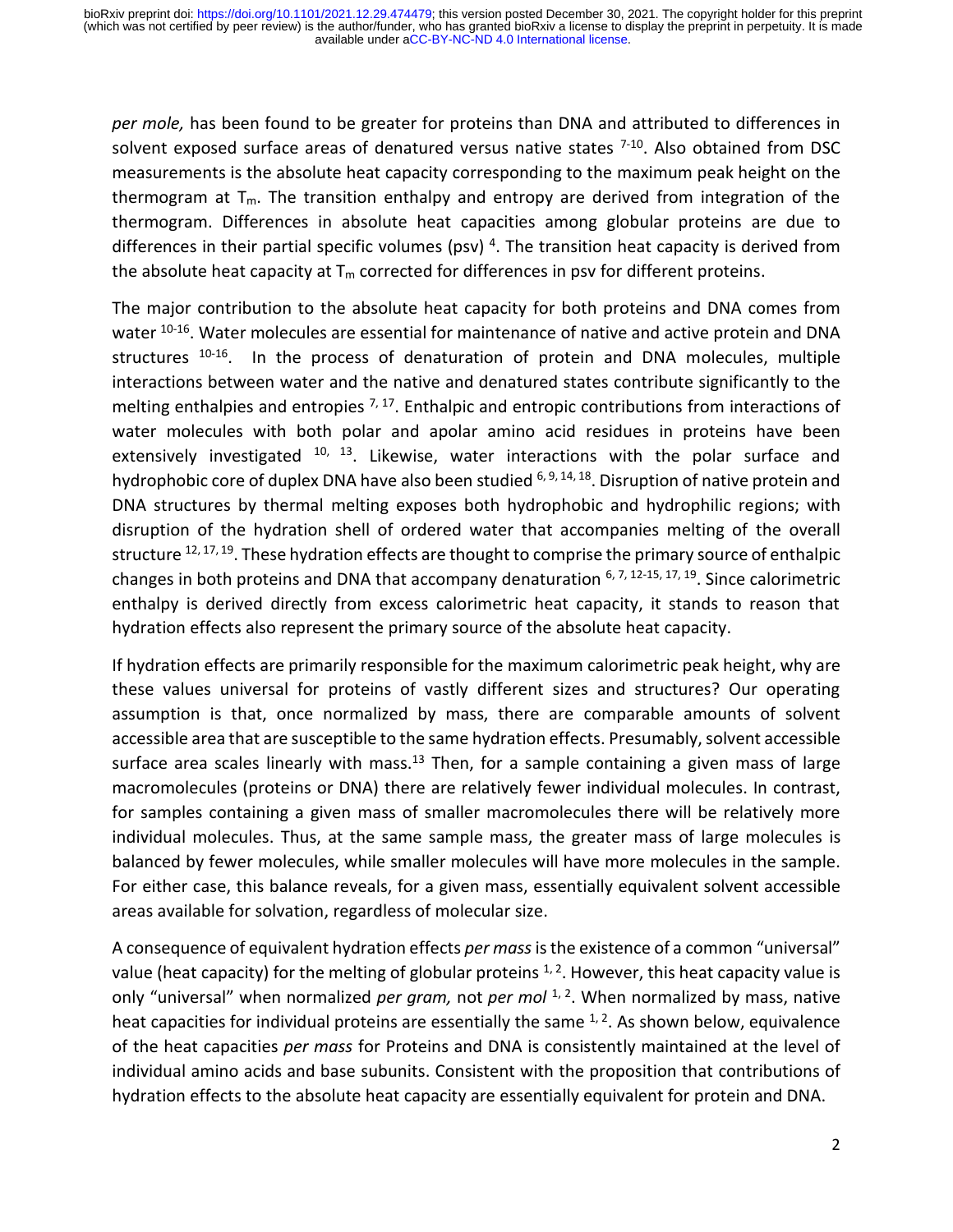available under [aCC-BY-NC-ND 4.0 International license.](http://creativecommons.org/licenses/by-nc-nd/4.0/) (which was not certified by peer review) is the author/funder, who has granted bioRxiv a license to display the preprint in perpetuity. It is made bioRxiv preprint doi: [https://doi.org/10.1101/2021.12.29.474479;](https://doi.org/10.1101/2021.12.29.474479) this version posted December 30, 2021. The copyright holder for this preprint

For proteins, it has been reported that, a fundamental relationship exists between mass, transition heat capacity, partial specific volume (PSV), and absolute heat capacity (peak height on DSC thermograms)<sup>4</sup>,

$$
C_p^{max} = C_{p,p} \cdot m_p + C_{p,b} \cdot m_b + C_{p,ref}
$$
 (1)

 $C_p^{max}$ , is the maximum calorimetric peak height (measured absolute heat capacity at T<sub>m</sub>) from the thermogram.  $C_{p,p}$ , transition heat capacity of the protein; m<sub>p</sub>, mass of the protein;  $C_{p,b}$ , intrinsic heat capacity of the buffer;  $m_b$ , mass of the buffer; and  $C_{p,ref}$ , the instrumental heat capacity. To account for the volume of the calorimetric cells, buffer and protein mass are expressed as a function of density,  $\rho_x$ , and cell volume, v, where  $m_x = \rho_x \cdot v$ . In an ideal solution, the buffer and cell volumes are the same. However, depending on the mass and partial specific volume,  $PSV_p$ , of the protein, in solution the protein occupies a portion of the calorimetric cell volume. The volume of protein lowers the apparent intrinsic heat capacity of the buffer. To account for this, equation (1) can be rewritten as,

$$
C_p^{max} = C_{p,p} \cdot \rho_p \cdot \nu + C_{p,b} \cdot \rho_b (\nu - PSV_p \cdot \rho_p \cdot \nu) + C_{p,ref} (2)
$$

Grouping and factoring the protein mass dependent terms gives equation (3),

$$
C_p^{max} = \nu \cdot (C_{p,b} \cdot \rho_b + (C_{p,p} - PSV_p \cdot \rho_b \cdot C_{p,b}) \cdot \rho_p) + C_{p,ref}
$$
 (3)

Since all measurements must be made on identical instruments, buffer and instrumental baselines can be directly subtracted, enabling omission of the instrumental term, C<sub>p,ref</sub>, in equation (3). For dilute aqueous solutions,  $C_{p,b} \cdot \rho_b = 1$  cal/K⋅mL and the cell volume, v, is constant for all experiments <sup>4</sup>. After buffer subtraction, the buffer terms are removed from equation (3) providing,

$$
C_p^{max'} = (C_{p,p} - PSV_p) \cdot \rho_p \tag{4}
$$

This relationship can be used to determine transition heat capacities for proteins by plotting the maximum thermogram peak heights at T<sub>m</sub>,  $C_p^{max'}$ , versus mass of protein in the calorimeter <sup>4</sup>. The same scheme can also be applied to DNA. Since thermograms are not normalized for mass or molecular weight, the same process is applied to determine the observed transition heat capacity of DNA with a slight modification of equation (4),

$$
C_p^{max'} = (C_{p,DNA} - PSV_{DNA}) \cdot \rho_{DNA} \tag{5}
$$

Using equations (4) and (5) the universal transition heat capacities, for proteins and DNA are evaluated.

#### **Results**

Rather than raw  $C_p$  versus T curves, our analysis employs thermograms after buffer background subtraction and baseline fitting. This process was done to eliminate buffer dependent terms in equation (3). To demonstrate the equivalence of transition heat capacity for proteins, human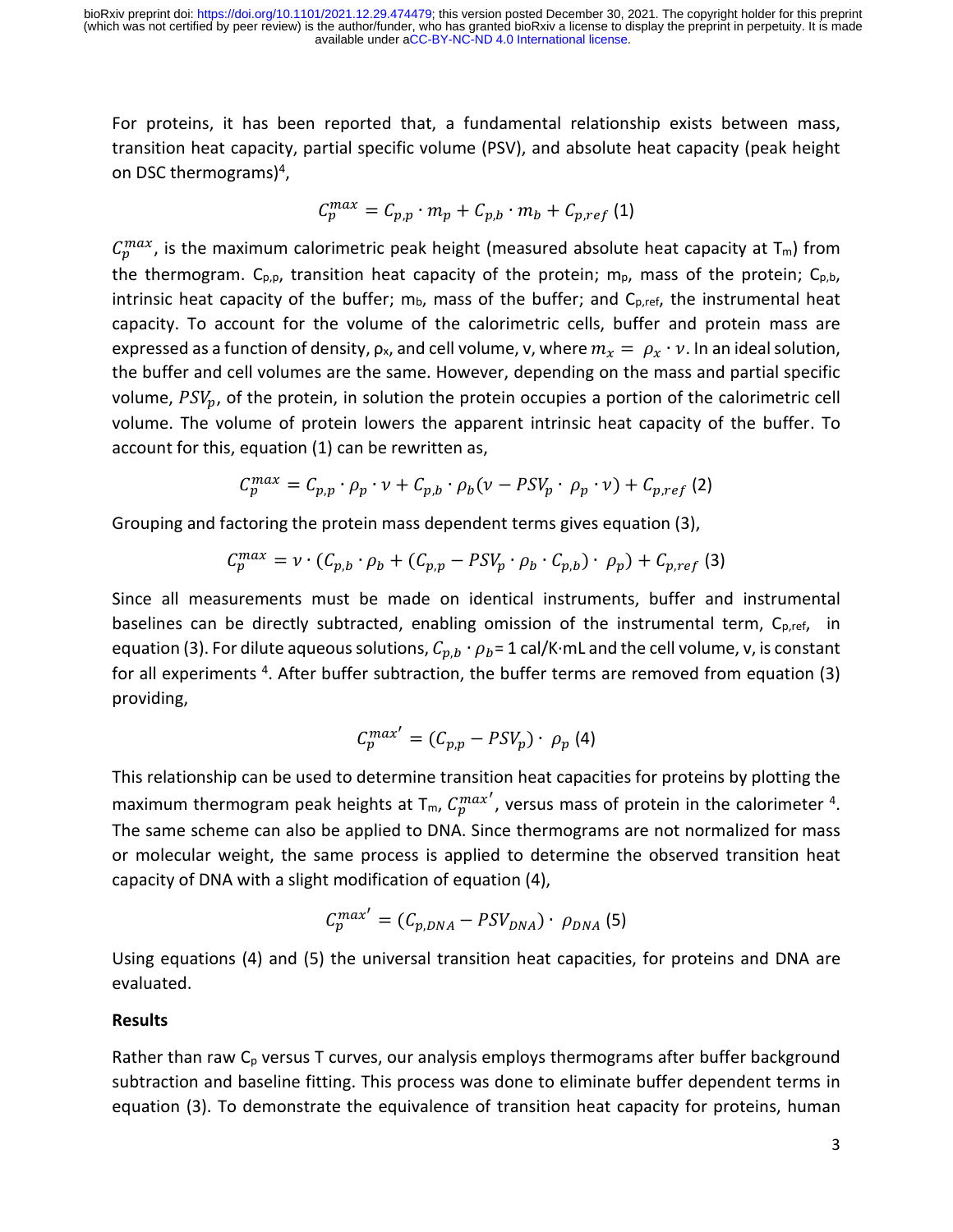available under [aCC-BY-NC-ND 4.0 International license.](http://creativecommons.org/licenses/by-nc-nd/4.0/) (which was not certified by peer review) is the author/funder, who has granted bioRxiv a license to display the preprint in perpetuity. It is made bioRxiv preprint doi: [https://doi.org/10.1101/2021.12.29.474479;](https://doi.org/10.1101/2021.12.29.474479) this version posted December 30, 2021. The copyright holder for this preprint

serum albumin (HSA) and lysozyme were used as examples of typical globular proteins  $^{2, 4, 16, 20}$ , <sup>21</sup>. An identical analysis was performed to evaluate the transition heat capacity of a DNA hairpin.

To determine transition heat capacities,  $C_{p,p}$ , for the individual proteins, as a function of mass, thermograms were measured for mass titrations of HSA and lysozyme.  $C_{p,p}$  was determined using equation (4). In Fig 1, calorimetric peak height (absolute heat capacity,  $C_p^{max'}$ , is plotted versus protein concentration (mg/mL). According to equation (4) the slope of the resulting plot equals the transition heat capacity minus the partial specific volume (Slope=  $C_{p,p}$  - PSV<sub>p</sub>). Rearrangement of this equation provides  $C_{p,p}$ , i.e.



 $C_{p,p}$  = Slope+ $PSV_p$  (6)

Figure 1: Transition heat capacity curves for HSA (a) and Lysozyme (b) at the  $T_m$ .

Four concentrations (0.23, 0.45, 0.9, and 1.8 mg/mL) for HSA and lysozyme were used to determine  $C_{p,p}$ . Three measurements were made for each protein solution. Results are shown in Fig 1. Since  $T_m$  should be independent of the protein concentration, as expected, across the measured concentration range the  $T_m$  remains unchanged. Measured  $T_m$  values for HSA and lysozyme were  $T_{m,HSA} = 63.62 \pm 0.11^{\circ}C$  and  $T_{m,Lys} = 64.77 \pm 0.16^{\circ}C$ .

PSV values for the proteins taken from the literature were 0.733 mL/mg for HSA and 0.703 mL/mg for lysozyme <sup>2, 4, 5, 20, 21</sup>. The observed transition heat capacity values for HSA and lysozyme were evaluated, from equation (6),  $C_{p,HSA}$ = 2.86 ± 0.03 mcal·g<sup>-1</sup>·K<sup>-1</sup>,  $C_{p,Lys}$ = 2.82 ± 0.13 mcal·g<sup>-1</sup>·K<sup>-1</sup>. To note, results showed a slightly lower overall transition heat capacity and larger variance for lysozyme compared to HSA. Although of little concern, this small difference was likely due to the poor shelf stability of lysozyme solutions, which required preparation of multiple stock solutions and more precise timing of measurements. Even with these factors effecting the lysozyme samples, nearly exact  $C_{p,p}$  values were obtained, supporting the assertation that, normalized per mass, the transition heat capacity is essentially the same for these globular proteins.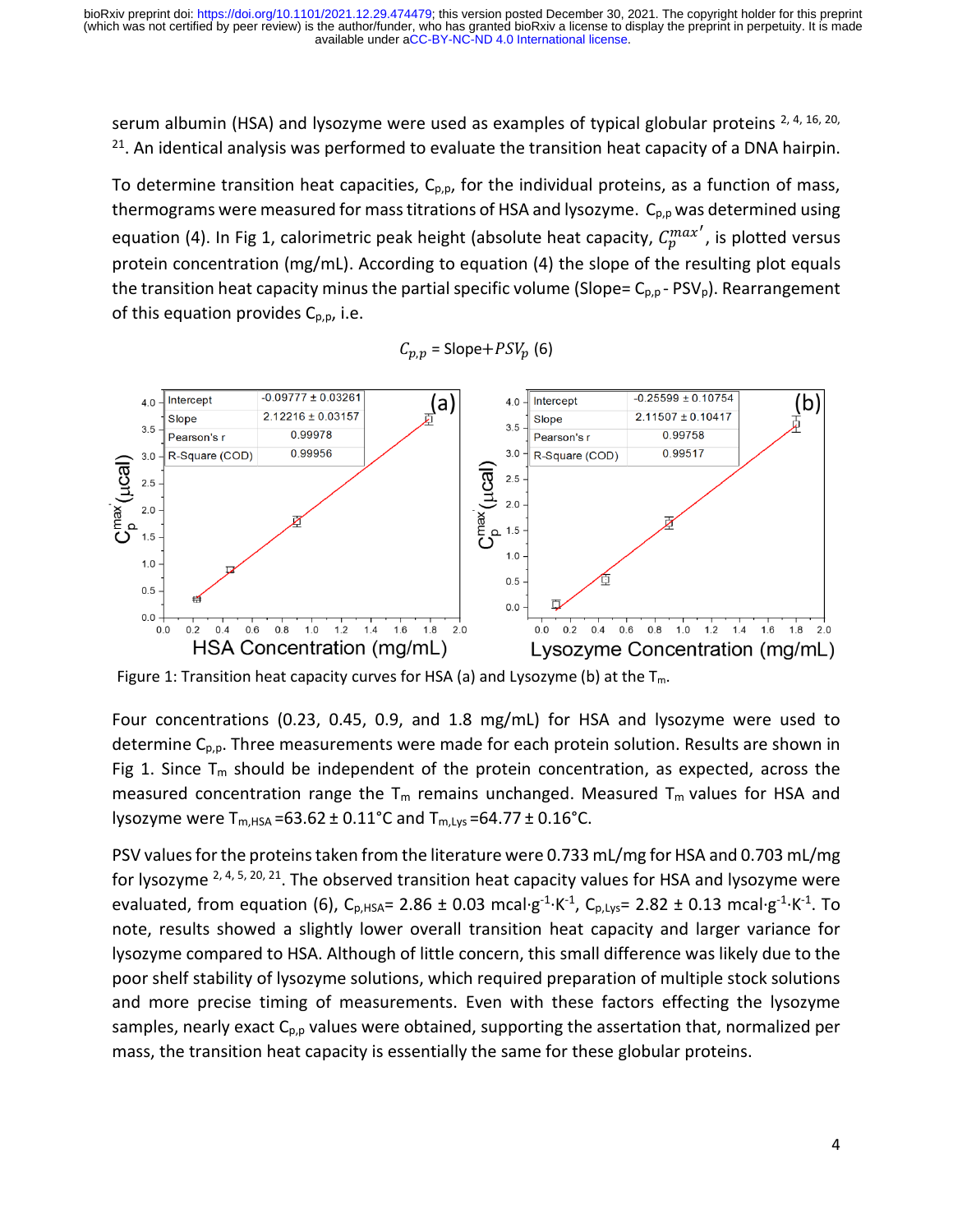The DNA was a 20-base single strand oligomer designed to form an intramolecular stem-loop "hairpin" structure; with six base pairs in the duplex stem and four-base single strand loop on one end. The stability of the six base pair sequence was designed to have a melting temperature above 90°C;  $T_{m,DNA}$  =94.34  $\pm$  0.06°C. Again, as expected, this  $T_m$  was independent of DNA concentration, with no evidence of intermolecular duplex formation.

DSC thermograms were collected for DNA at concentrations from 0.02 mg/mL to 2.50 mg/mL. Experiments were performed in triplicate. Maximum peak heights on DSC thermograms,  $C_p^{max'}$ values, were determined for each DNA concentration, resulting in the curve shown in Fig 2. The excellent linearity of the plot of  $C_p^{max'}$  versus DNA concentration (R<sup>2</sup> = 0.999) confirms the linear dependance on mass for the DNA sample.



Figure 2: DNA hairpin transition heat capacity curve at the  $T_m$ .

In an analogous manner to the proteins above, equation (6) was used to evaluate the observed transition heat capacity for the DNA hairpin. The literature value for short DNA oligomers  $PSV<sub>DNA</sub>=0.55$  mL/g, was employed <sup>22</sup>. With this PSV, the transition heat capacity for the DNA hairpin was determined to be C<sub>p,DNA</sub>= 2.86 ± 0.03 mcal·g<sup>-1</sup>·K<sup>-1</sup>.

Thus,  $C_{p,DNA}$  (2.86) is precisely the same as  $C_{p,HSA}$  (2.86) and nearly identical to  $C_{p,Lys}$  (2.82). Although only demonstrated for these three molecules, these results are consistent with "universal" values that have been evaluated for many proteins at 25°C. Although for only a single molecule examined here, the agreement of  $C_{p,DNA}$  with those of the proteins, suggests the potential equivalence for transition heat capacity values of proteins and DNA. Although attractive, the generality of this proposition must be confirmed for additional DNAs.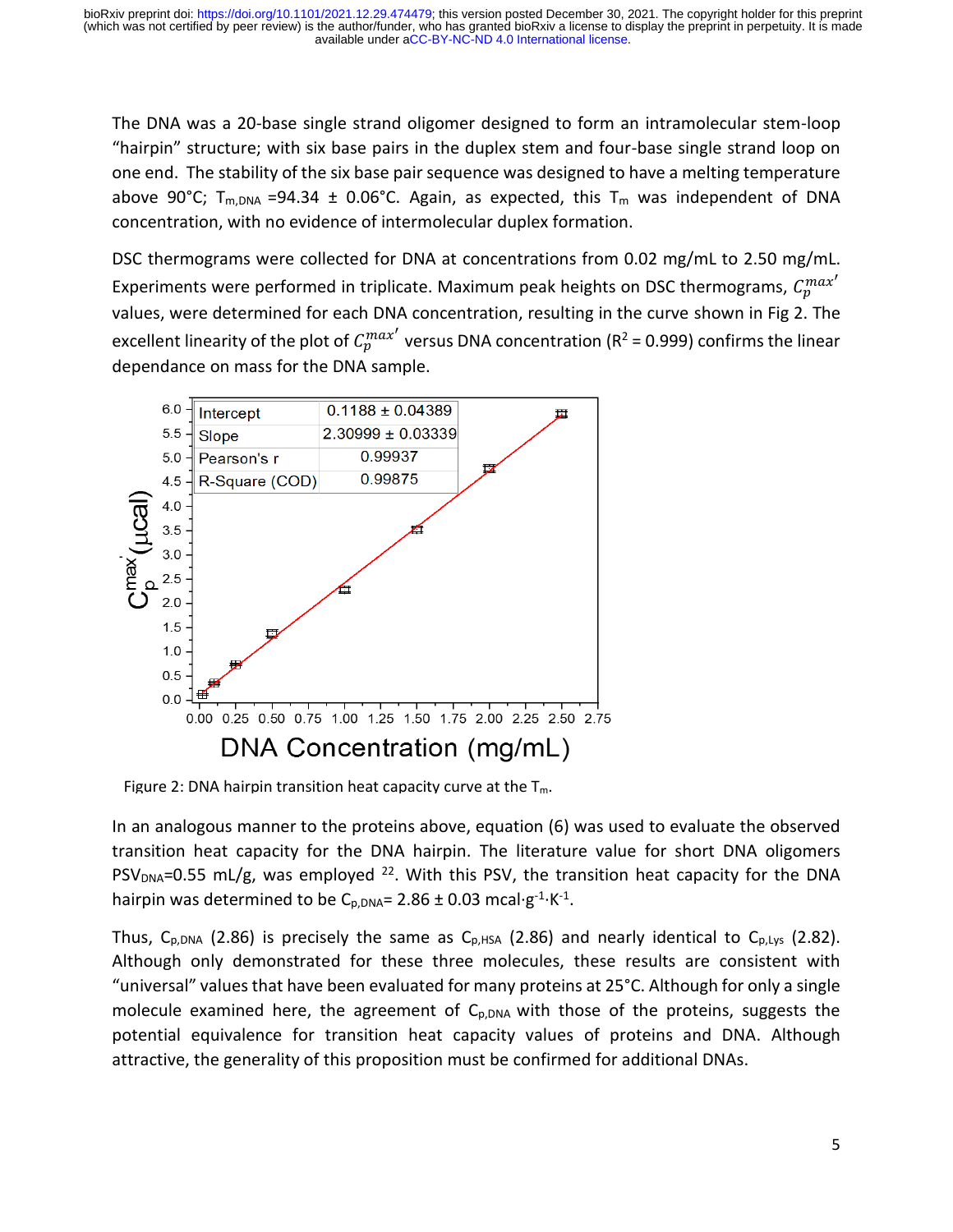The above results can be used to evaluate the transition heat capacity of individual molecules,  $C_{p,DNA}$  = 3.63 x 10<sup>-20</sup> mcal·molecule<sup>-1</sup>·K<sup>-1</sup> for DNA and  $C_{p,HSA}$  = 3.16 x 10<sup>-19</sup> mcal·molecule<sup>-1</sup>·K<sup>-1</sup> for HSA. This indicates that each HSA molecule has 8.7 times as much heat capacity as a single DNA molecule. Coincidently, the ratio of molecular weights of HSA to DNA is also 8.7. Thus, at a given mass in a sample, there will be 8.7 times more DNA molecules than HSA molecules. Likewise, for lysozyme  $C_{p, Lys}$  = 6.79 x 10<sup>-20</sup> mcal·molecule<sup>-1</sup>·K<sup>-1</sup>. Each lysozyme has 1.9 times as much heat capacity as a single DNA molecule, where again the ratio of molecular weights of lysozyme to DNA is also 1.9.

Examining the heat capacity per amino acid or base residue for each molecule,  $C_{p,HSA}$  = 5.40 x 10<sup>-</sup> <sup>22</sup> mcal·residue<sup>-1</sup>·K<sup>-1</sup>, C<sub>p,Lys</sub> = 5.26 x 10<sup>-22</sup> mcal·residue<sup>-1</sup>·K<sup>-1</sup> and C<sub>p,DNA</sub> = 1.81 x 10<sup>-21</sup> mcal·base<sup>-1</sup>·K<sup>-</sup> <sup>1</sup>. Thus, the heat capacity of each DNA base is 3.36 and 3.45 times greater than an amino acid residue for HSA or lysozyme, respectively. Coincidently, this corresponds to a factor of 3.36 greater for the average molecular weight of each base of the DNA hairpin (382.1 g/mol) compared to each amino acid of HSA (113.7g/mol). A similar factor 3.45 exists for the ratio of the molecular weight of each DNA base to lysozyme amino acid (110.0 g/mol). This observation suggests the heat capacity of proteins and DNA corresponds to the mass of individual bases or amino acid residue. Interestingly, this is entirely consistent with the proposition that molecular size is directly coupled to hydration enthalpy  $^{13, 15}$ . Said another way, per residue, since DNA bases are approximately three times larger than amino acid residues their hydration enthalpies are likewise three times greater.

Observation of identical heat capacities for DNA and proteins,  $C_{p,p} = C_{p,DNA}$ , is intriguing and potentially implies a common origin for protein and DNA global structural stability due to hydration effects.

While water and hydration effects are the most likely cause for this phenomenon, "hydration" is a simplistic explanation. As mentioned, water has multiple effects on protein stability from the native hydration shell to hydration of hydrophilic and hydrophobic groups. Within these effects there is likely enthalpy/entropy compensation that, *per mass,* is normalized for the specifics of small DNA oligos and large protein molecules. The exact nature and magnitude of hydration effects between large and small molecules is currently the subject of investigation.

There are practical applications for these results. For example, because of the equivalence of the transition heat capacity of proteins and DNA, the unknown mass of a protein can be quantitatively evaluated solely from the measured calorimetric peak height of the protein, when compared to the peak height for a known amount of DNA of the same mass.

Note: The transition heat capacity values we evaluated for lysozyme and HSA differ from those previously reported in the literature for the same proteins  $2,11$ . The origin for this difference arises from our use of the transition heat capacity at  $T_m$  compared to the native heat capacity evaluated at 25°C reported in the literature. Nevertheless, within the same data group, i.e. same instrument, same baseline parameters, same data treatment, our data evaluated at  $T_m$  is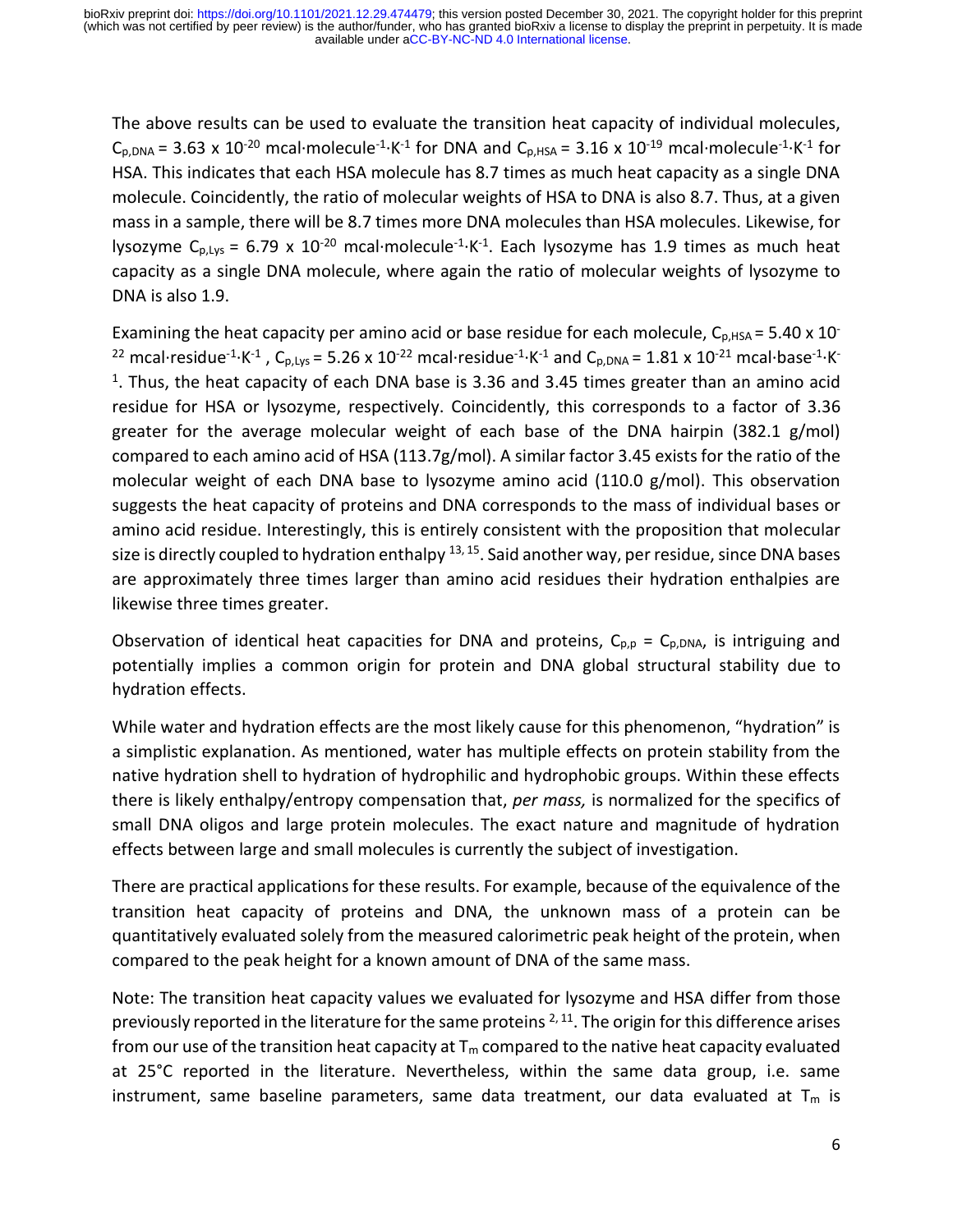internally consistent and again demonstrates the universal heat capacity for globular proteins at any temperature. This uncertainty underscores the need for internal standardization prior to using DSC to evaluate masses of unknown proteins.

### **MATERIALS AND METHODS**

**Chemicals and Reagents:** Standard buffer for all experiments contained 150 mM NaCl, 10 mM potassium phosphate, 15 mM sodium citrate adjusted to pH = 7.4 with hydrochloric acid. Pure Proteins: Human Serum Albumin (HSA) (≥ 99% pure, Lot number: SLBT8667) and Lysozyme (recombinant, expressed in rice, Lot number: SLCH2681). The above proteins were prepared in standard buffer and stored at 4°C for at least 24 hours before use. Concentrations of HSA and lysozyme were confirmed spectrophotometrically at  $A_{280}$ <sup>20, 23</sup>.

**DNA:** The DNA was a 20-base pair hairpin purchased from IDT and received following a standard desalting routine. The DNA standard sequence is 5'-CGG GCG CGT TTT CGC GCC CG-3'. Lyophilized DNA was resuspended in standard buffer and stored at 4°C. DNA concentration matched the manufacturer specification as determined spectrophotometrically at  $A_{260}$ .

**DSC Measurements:** DSC melting experiments were made using a CSC differential scanning microcalorimeter (now T.A. instruments, New Castle, DE). For DSC melting experiments, the sample heating rate was approximately 1 °C/min while monitoring changes in the excess heat (microcalories) of the sample versus temperature  $5, 21, 24$ . Sample volumes for DSC melting experiments were 0.5 mL.

**Data Reduction and Analysis:** Thermograms of proteins were displayed in primary form as plots of microcalories ( $\mu$ cal) versus temperature. Baselines of the raw  $\Delta C_p$  or  $\mu$ cal versus temperature thermograms were determined using a four-point polynomial fit, over the temperature range of the transition, consistent with our previous methods (citations). For all protein mixtures the buffer baseline was then subtracted from the raw curves, producing baseline corrected thermograms used for further comparisons and analysis.

Linear fits of peak height versus protein/DNA concentration were performed in triplicate and fit using Origin(Pro), Version 2021b, Origin Corporation, Northampton, MA.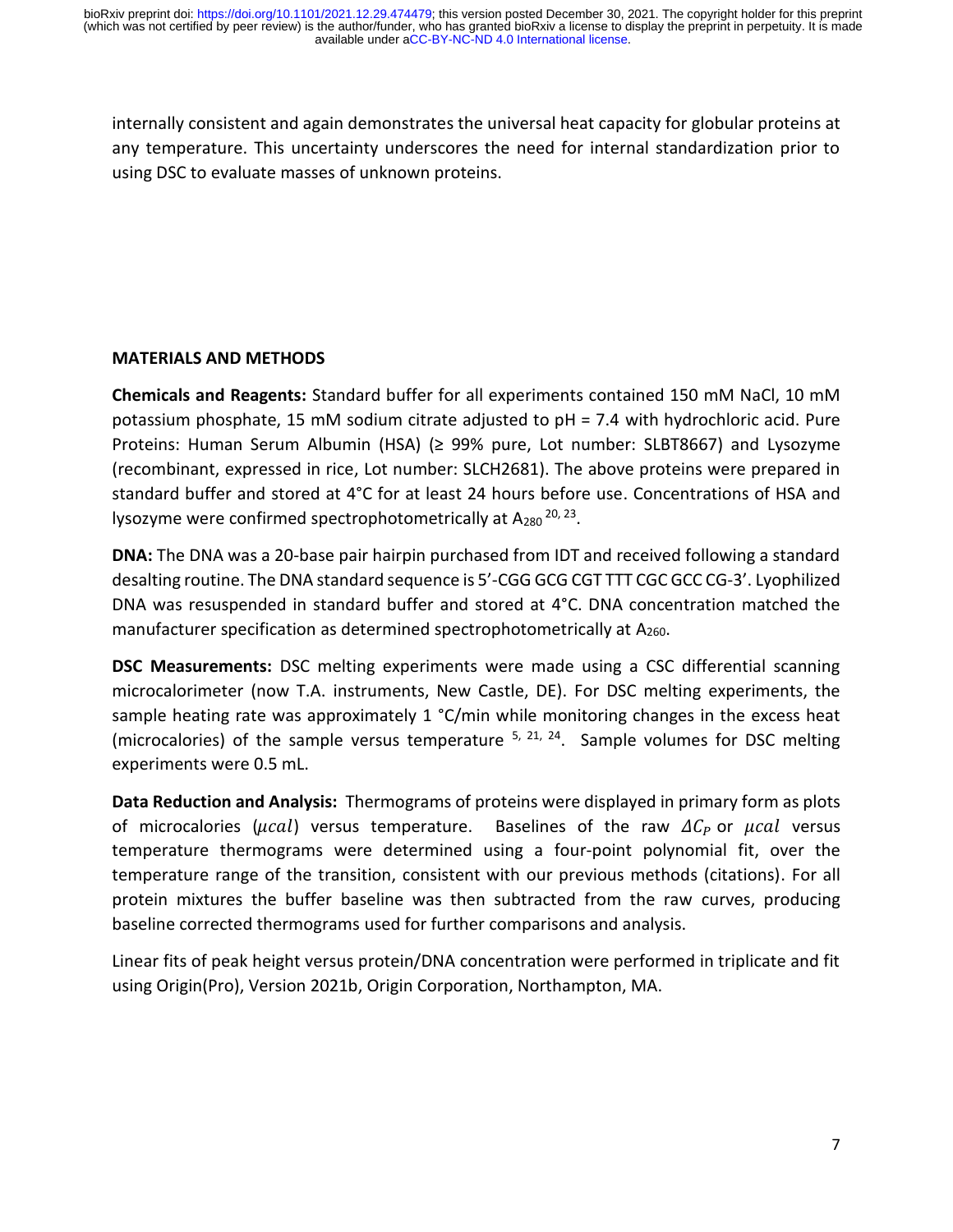available under [aCC-BY-NC-ND 4.0 International license.](http://creativecommons.org/licenses/by-nc-nd/4.0/) (which was not certified by peer review) is the author/funder, who has granted bioRxiv a license to display the preprint in perpetuity. It is made bioRxiv preprint doi: [https://doi.org/10.1101/2021.12.29.474479;](https://doi.org/10.1101/2021.12.29.474479) this version posted December 30, 2021. The copyright holder for this preprint

### **References:**

(1) Johnson, C. M. Differential scanning calorimetry as a tool for protein folding and stability. *Arch Biochem Biophys* **2013**, *531* (1-2), 100-109. DOI: 10.1016/j.abb.2012.09.008.

(2) Gomez, J.; Hilser, V. J.; Xie, D.; Freire, E. The heat capacity of proteins. *Proteins: Structure, Function, and Bioinformatics* **1995**, *22* (4), 404-412.

(3) Privalov, P.; Makhatadze, G. Heat capacity of proteins: II. Partial molar heat capacity of the unfolded polypeptide chain of proteins: protein unfolding effects. *Journal of molecular biology* **1990**, *213* (2), 385- 391.

(4) Kholodenko, V.; Freire, E. A simple method to measure the absolute heat capacity of proteins. *Analytical biochemistry* **1999**, *270* (2), 336-338.

(5) Eskew, M. W.; Koslen, M. M.; Benight, A. S. Ligand binding to natural and modified human serum albumin. *Analytical Biochemistry* **2021**, *612* (1), 113843. DOI[: https://doi.org/10.1016/j.ab.2020.113843.](https://doi.org/10.1016/j.ab.2020.113843)

(6) Cooper, A. Heat capacity effects in protein folding and ligand binding: a re-evaluation of the role of water in biomolecular thermodynamics. *Biophysical chemistry* **2005**, *115* (2-3), 89-97.

(7) Cooper, A.; Johnson, C. M.; Lakey, J. H.; Nöllmann, M. Heat does not come in different colours: entropy–enthalpy compensation, free energy windows, quantum confinement, pressure perturbation calorimetry, solvation and the multiple causes of heat capacity effects in biomolecular interactions. *Biophysical chemistry* **2001**, *93* (2-3), 215-230.

(8) Cooper, A. Protein heat capacity: An anomaly that maybe never was. *The Journal of Physical Chemistry Letters* **2010**, *1* (22), 3298-3304.

(9) Dragan, A.; Privalov, P.; Crane-Robinson, C. Thermodynamics of DNA: heat capacity changes on duplex unfolding. *European Biophysics Journal* **2019**, *48* (8), 773-779.

(10) Adrover, M.; Martorell, G.; Martin, S. R.; Urosev, D.; Konarev, P. V.; Svergun, D. I.; Daura, X.; Temussi, P.; Pastore, A. The role of hydration in protein stability: comparison of the cold and heat unfolded states of Yfh1. *Journal of molecular biology* **2012**, *417* (5), 413-424.

(11) Sirotkin, V. A.; Komissarov, I. A.; Khadiullina, A. V. Hydration of proteins: excess partial volumes of water and proteins. *The Journal of Physical Chemistry B* **2012**, *116* (13), 4098-4105.

(12) Murphy, L. R.; Matubayasi, N.; Payne, V. A.; Levy, R. M. Protein hydration and unfolding–insights from experimental partial specific volumes and unfolded protein models. *Folding and Design* **1998**, *3* (2), 105- 118.

(13) Robinson, G. W.; Cho, C. Role of hydration water in protein unfolding. *Biophysical Journal* **1999**, *77* (6), 3311-3318.

(14) Rahaman, O.; Kalimeri, M.; Melchionna, S.; Hénin, J.; Sterpone, F. Role of internal water on protein thermal stability: The case of homologous G domains. *The Journal of Physical Chemistry B* **2015**, *119* (29), 8939-8949.

(15) Privalov, P. L.; Crane-Robinson, C. Role of water in the formation of macromolecular structures. *European biophysics journal* **2017**, *46* (3), 203-224.

(16) Phan-Xuan, T.; Bogdanova, E.; Sommertune, J.; Fureby, A. M.; Fransson, J.; Terry, A. E.; Kocherbitov, V. The role of water in the reversibility of thermal denaturation of lysozyme in solid and liquid states. *Biochemistry and Biophysics Reports* **2021**, *28*, 101184.

(17) Mallamace, F.; Corsaro, C.; Mallamace, D.; Vasi, S.; Vasi, C.; Baglioni, P.; Buldyrev, S. V.; Chen, S.-H.; Stanley, H. E. Energy landscape in protein folding and unfolding. *Proceedings of the National Academy of Sciences* **2016**, *113* (12), 3159-3163.

(18) Mikulecky, P. J.; Feig, A. L. Heat capacity changes associated with nucleic acid folding. *Biopolymers: Original Research on Biomolecules* **2006**, *82* (1), 38-58.

(19) Mrevlishvili, G.; Carvalho, A.; da Silva, M. R.; Mdzinarashvili, T.; Razmadze, G.; Tarielashvili, T. The role of bound water on the energetics of DNA duplex melting. *Journal of thermal analysis and calorimetry*  **2001**, *66* (1), 133-144.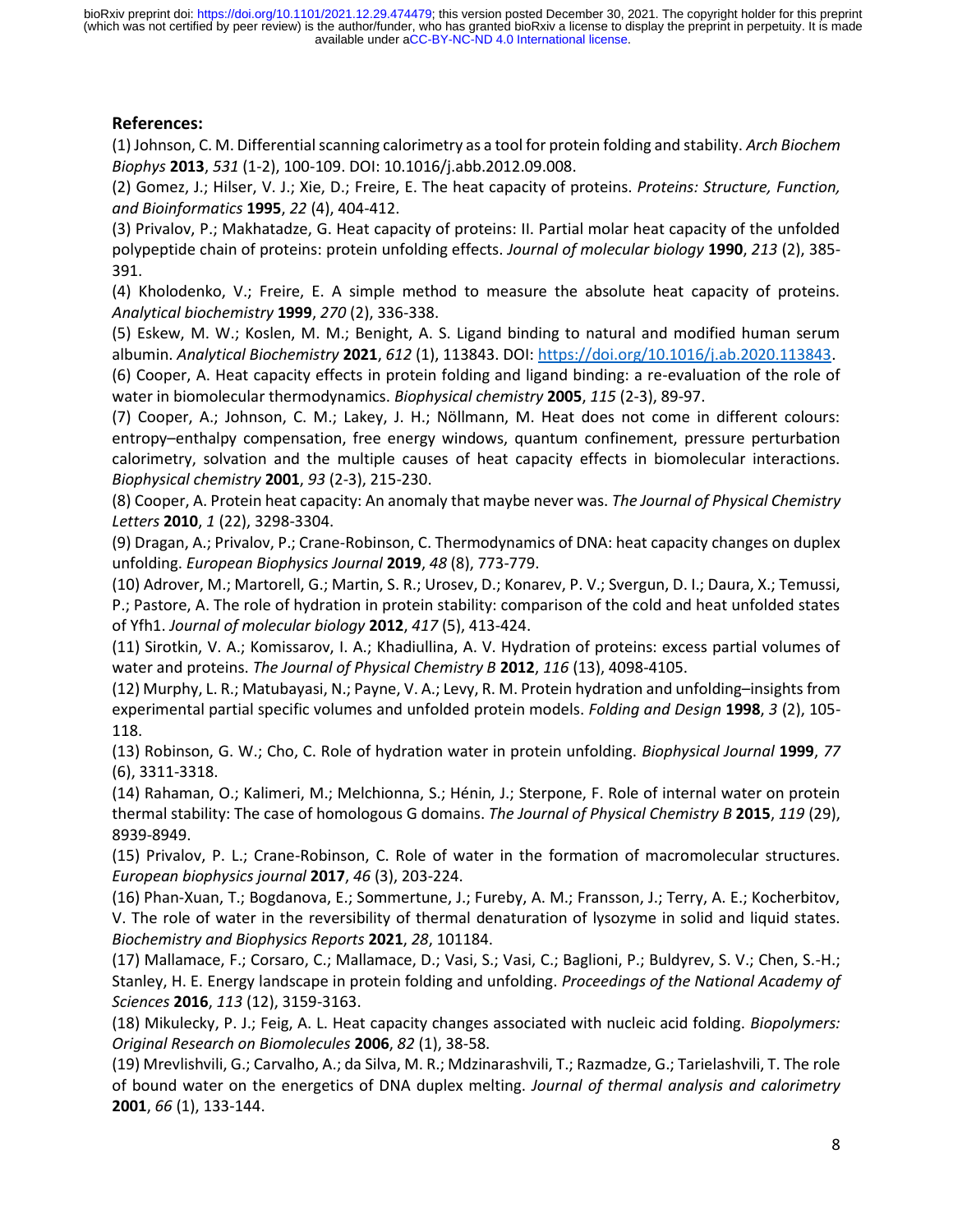(20) Peters Jr, T. *All about albumin: biochemistry, genetics, and medical applications*; Academic press, 1995.

(21) Eskew, M. W.; Benight, A. S. Ligand binding constants for human serum albumin evaluated by ratiometric analysis of DSC thermograms. *Analytical Biochemistry* **2021**, *628*, 114293.

(22) Le, H. T.; Buscaglia, R.; Dean, W. L.; Chaires, J. B.; Trent, J. O. Calculation of hydrodynamic properties for G-quadruplex nucleic acid structures from in silico bead models. *Quadruplex Nucleic Acids* **2012**, 179- 210.

(23) Beaussart, A.; Retourney, C.; Quilès, F.; Morais, R. D. S.; Gaiani, C.; Fiérobe, H.-P.; El-Kirat-Chatel, S. Supported lysozyme for improved antimicrobial surface protection. *Journal of Colloid and Interface Science* **2021**, *582*, 764-772.

(24) Koslen, M. M.; Eskew, M. W.; Pinkert, V.; Hoang, H.; Manyanga, F.; Dean, W. L.; Chaires, J. B.; Benight, A. S. Capture Reagent and Strategy for Retrieving Albumin-Bound Ligands from Plasma. *Advances in Biological Chemistry* **2019**, *9* (3).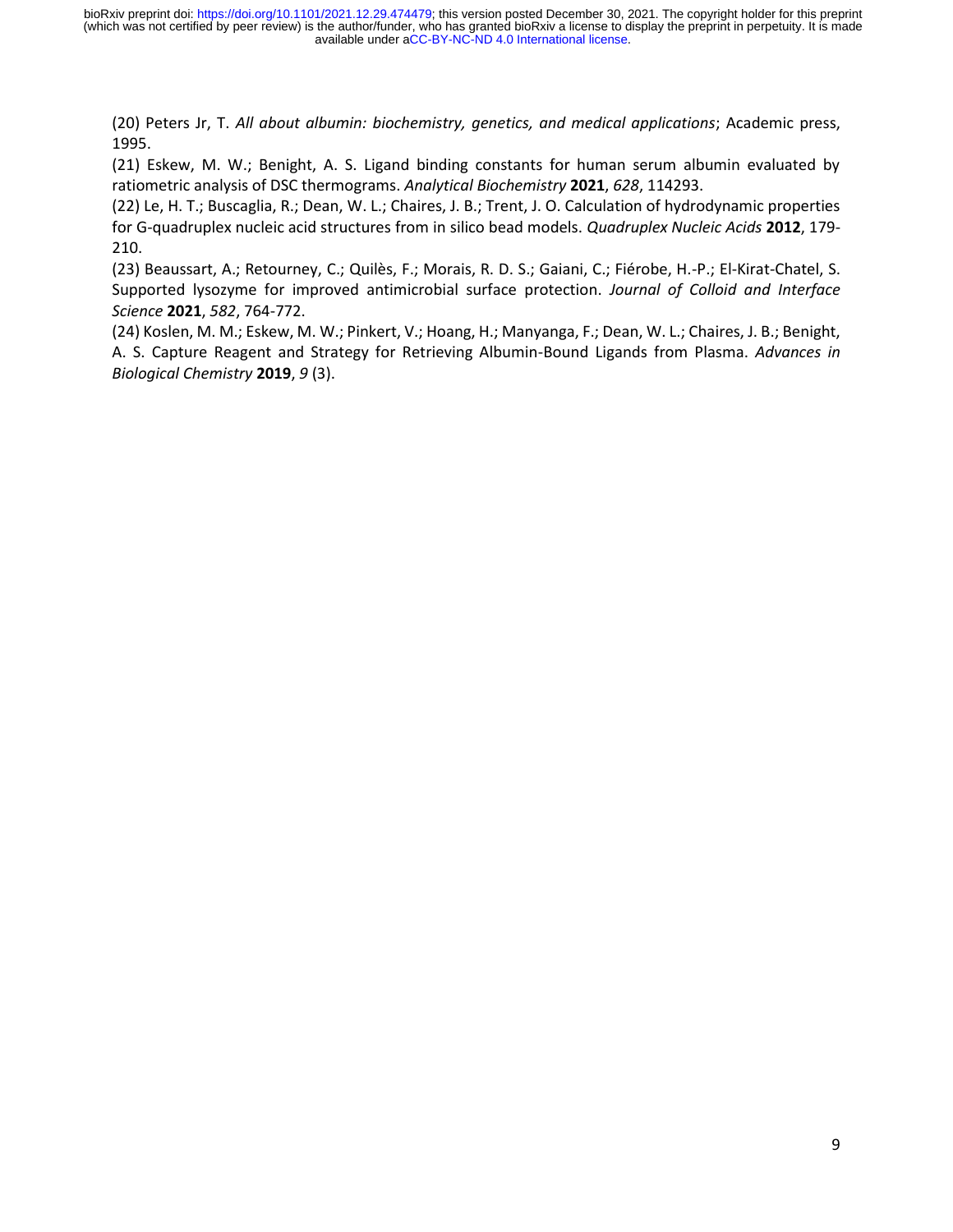available under [aCC-BY-NC-ND 4.0 International license.](http://creativecommons.org/licenses/by-nc-nd/4.0/) (which was not certified by peer review) is the author/funder, who has granted bioRxiv a license to display the preprint in perpetuity. It is made bioRxiv preprint doi: [https://doi.org/10.1101/2021.12.29.474479;](https://doi.org/10.1101/2021.12.29.474479) this version posted December 30, 2021. The copyright holder for this preprint

#### **Supplemental Material:**



Figure S1: Average thermograms for DNA hairpin from 2.5-0.02 mg/mL.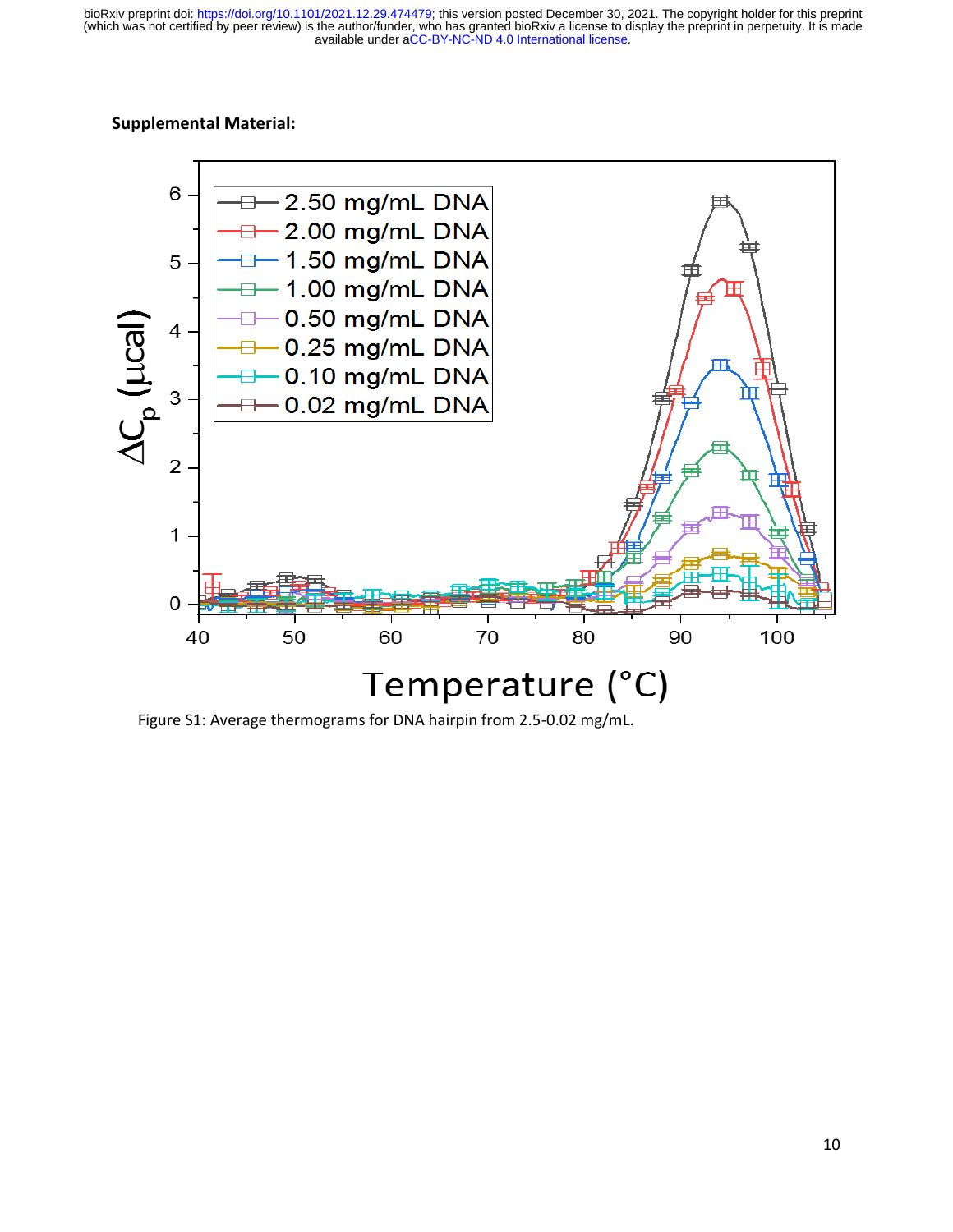available under [aCC-BY-NC-ND 4.0 International license.](http://creativecommons.org/licenses/by-nc-nd/4.0/) (which was not certified by peer review) is the author/funder, who has granted bioRxiv a license to display the preprint in perpetuity. It is made bioRxiv preprint doi: [https://doi.org/10.1101/2021.12.29.474479;](https://doi.org/10.1101/2021.12.29.474479) this version posted December 30, 2021. The copyright holder for this preprint



Figure S2: Average thermograms for human serum albumin (HSA) from 1.8-0.23 mg/mL.